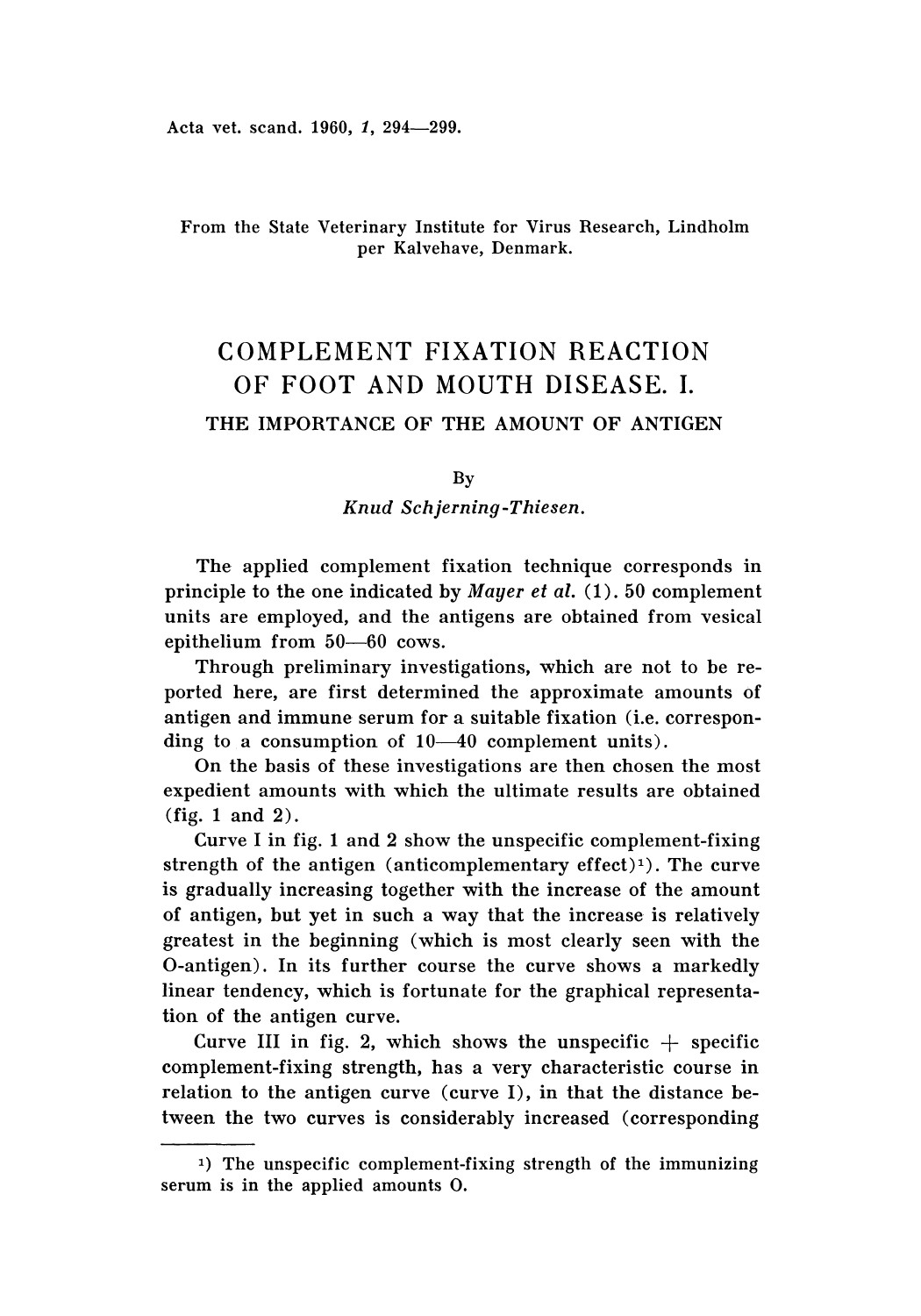

Fig. 1 and 2: Complement units fixed by constant amounts of immune serum with different amounts of antigen. The amounts of antigen necessary for the maximum fixation, called the optimum amounts, are determined.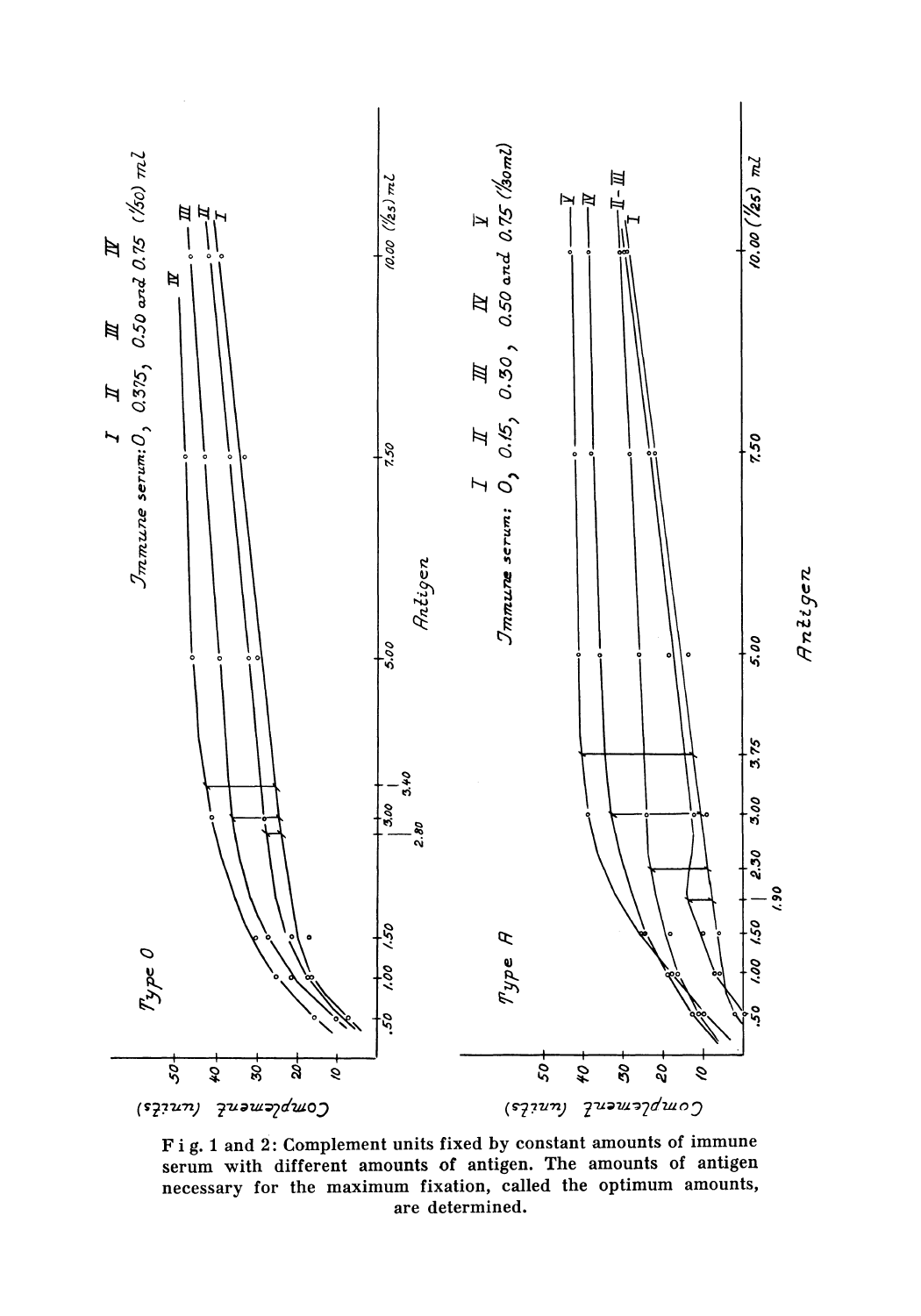to  $9-14$  units) where from 0.50 to 2.10 ml of antigen is used. whereas after this the distance is again decreased. An analagous phenomenon manifests itself in the other curves of immune  $serum + antigen.$ 

The increasing distance between the curves in the initial stage shows that a moderate rise of the amount of antigen is accompanied by an increase of the specific complement-fixing strength. The decreasing distance with the continuous rise of the amount of antigen, however, shows that the specific complement-fixing strength is diminished, or quite disappears, when the amount of antigen is increased considerably. The author has made the same characteristic observations with ten different antigens.

The described phenomenon is often designated as "the excess phenomenon". Another expression, which is also frequently seen in the scientific literature, viz . "the prozone phenomenon", is only applicable when the investigations have been carried out with dilution series of the antigen. The less fixation is then seen in the first tubes, i.e, those with the great concentrations.

In the present work the latter expression cannot be used on occount of the applied procedure.

From the scientific literature is seen that the antigen excess phenomenon has been observed with several bacterial antigens, viz. syphilis (*Wadsworth et al.* (5 and 6)), gonorrhoea (W*ads worth* (4)), and also pneumonia, caused by cocci *(Rice (3), Osler et al.* (2), and *Wallace et al.* (7)). In tuberculosis, however, it has proved possible to work with an excess without the phenomenon being seen (*Wadsworth et al.* (5 and 6)).

A strong fixation in general is not at all a token of a great specific fixation, as is clearly seen by the right half of curve III (fig. 2) . Not until by correction for the unspecific fixation, however, is the correct circumstance realized.

Consequently the amount of antigen necessary for the maximum fixation, called the optimum amount, must in each separate case (i.e. in the case of each serum amount) be determined for the sake of the accuracy. The use of relatively big amounts of antigen, i.e. of so-called empirical antigen excesses, which is extensively employed, may of course on account of the less specific fixation, which is a consequence of the increasing amounts of antigen, become positively wrong. However, as the maximum distance between the curves is represented by a broad area, the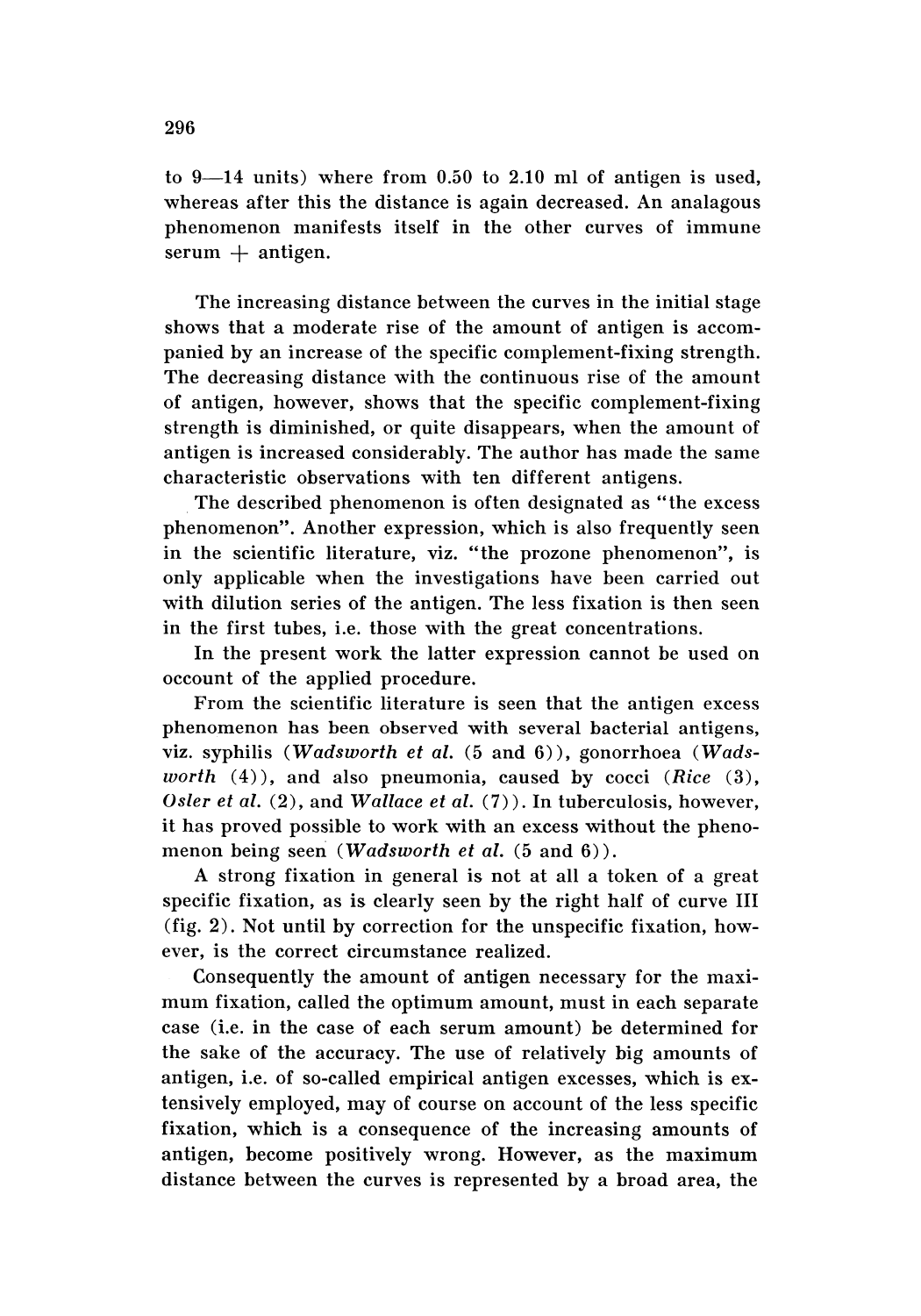



Fig. 3 and 4: Different chosen amounts of immune serum and corresponding optimum amounts of antigen. The curves show a markedly linear course.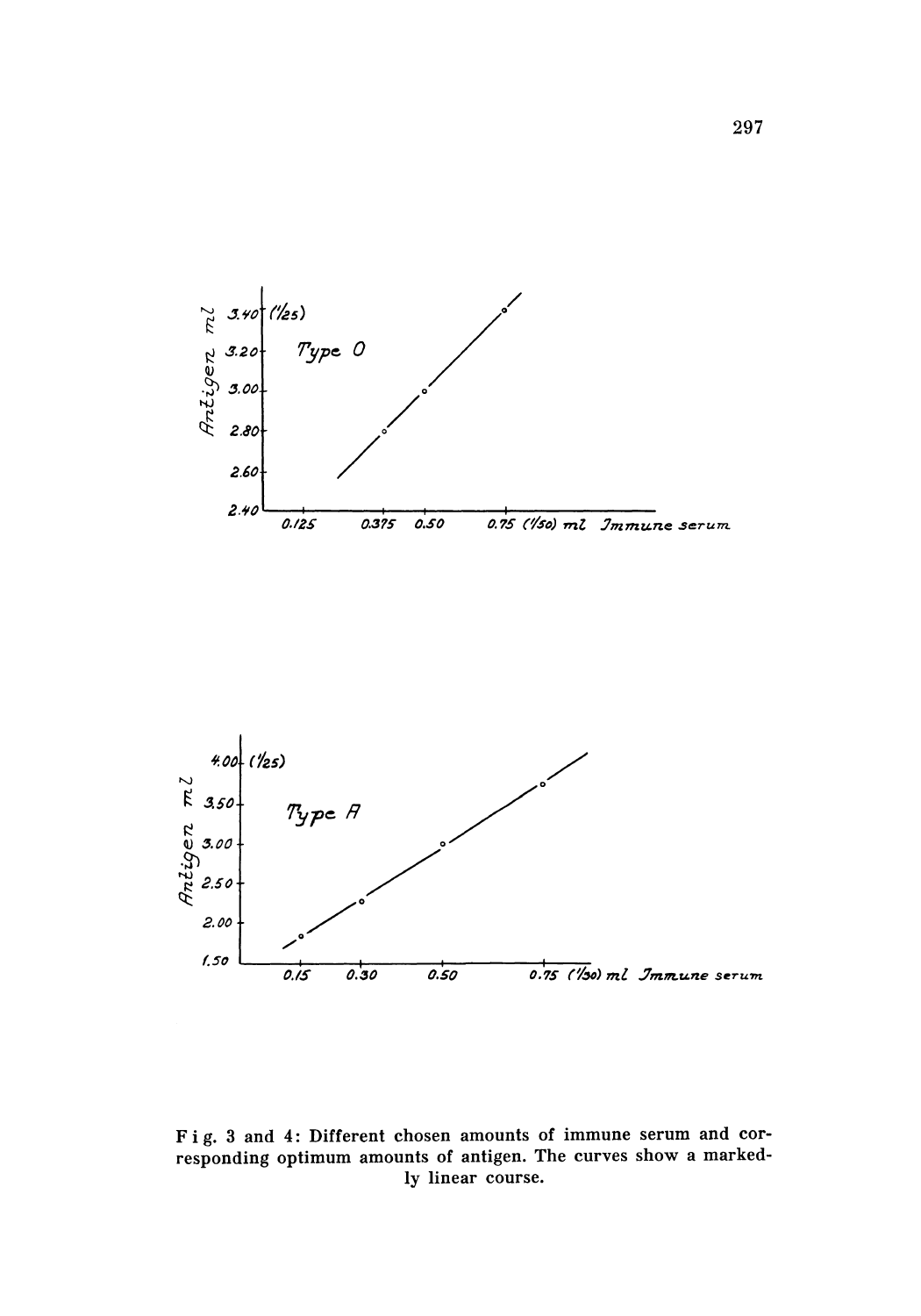selection of the optimum antigen amount need not be made under exercise of strict accuracy.

Graphically the chosen amounts of immune serum and the corresponding optimum amounts of antigen show a linear tendency, as will appear from fig. 3 and 4. It is also seen that corresponding to a bigger amount of immune serum is a bigger optimum amount of antigen. There is no direct proportionality between corresponding amounts of immune serum and antigen, as the curves must have then passed through zero of the co-ordinate system. The curves are of a certain practical value, as it is possible by means of these to select the optimum amounts of antigen corresponding to other amounts of immune serum.

#### **REFERENCES**

- *1. Mayer, M. M., A.* G. *Osler,* O. G. *Bier* & *M. Heidelberger:* Jour. Immunol. 1948, 59, 195.
- *2. Osler, A. G., M. M. Mayer* & *M. Heidelberger:* Jour. Immunol. 1948, *60, 205.*
- *3. Rice,* C. *E.:* Jour. Immunol. 1942, 43, 129.
- *4. Wadsworth, A.* B.: Standard Methods. 1947.
- *5. Wadsworth, A., F. Maltaner* & *E. Maltaner:* Jour. Immunol. 1938, 35, 105.
- *6. Wadsworth, A., F. Maltaner* & *E. Maltaner:* Jour. Immunol. 1938, 35, 217.
- *7. Wallace, A.* L., *A.* G. *Osler* & *M. M. Mayer:* Jour. Immunol 1950, 65, 661.

#### SUMMARY

Investigations into the importance of the amount of antigen in the complement fixation reaction of foot and mouth disease show that with the use of a constant amount of immune serum, a maximum specific fixation is only seen with an optimum amount of antigen. Thus with foot and mouth disease virus as with various other antigens, a so-called antigen excess phenomenon can be proved. So in exact determinations, e.g, type differentiations, the amount of antigen must be determined in each separate case. The investigations also show that a linear relation exists between amounts of immune serum and the corresponding optimum amounts of antigen, when these qualities are entered in a co-ordinate system.

#### ZUSAMMENFASSUNG

## *Die Komplementbindungsreaktion bei Maul- und Klauenseuche, L, Die Bedeutung der Antigenmenge.*

Untersuchungen tiber die Bedeutung der Antigenmenge in der Komplementbindungsreaktion bei Maul- und Klauenseuche zeigen, dass